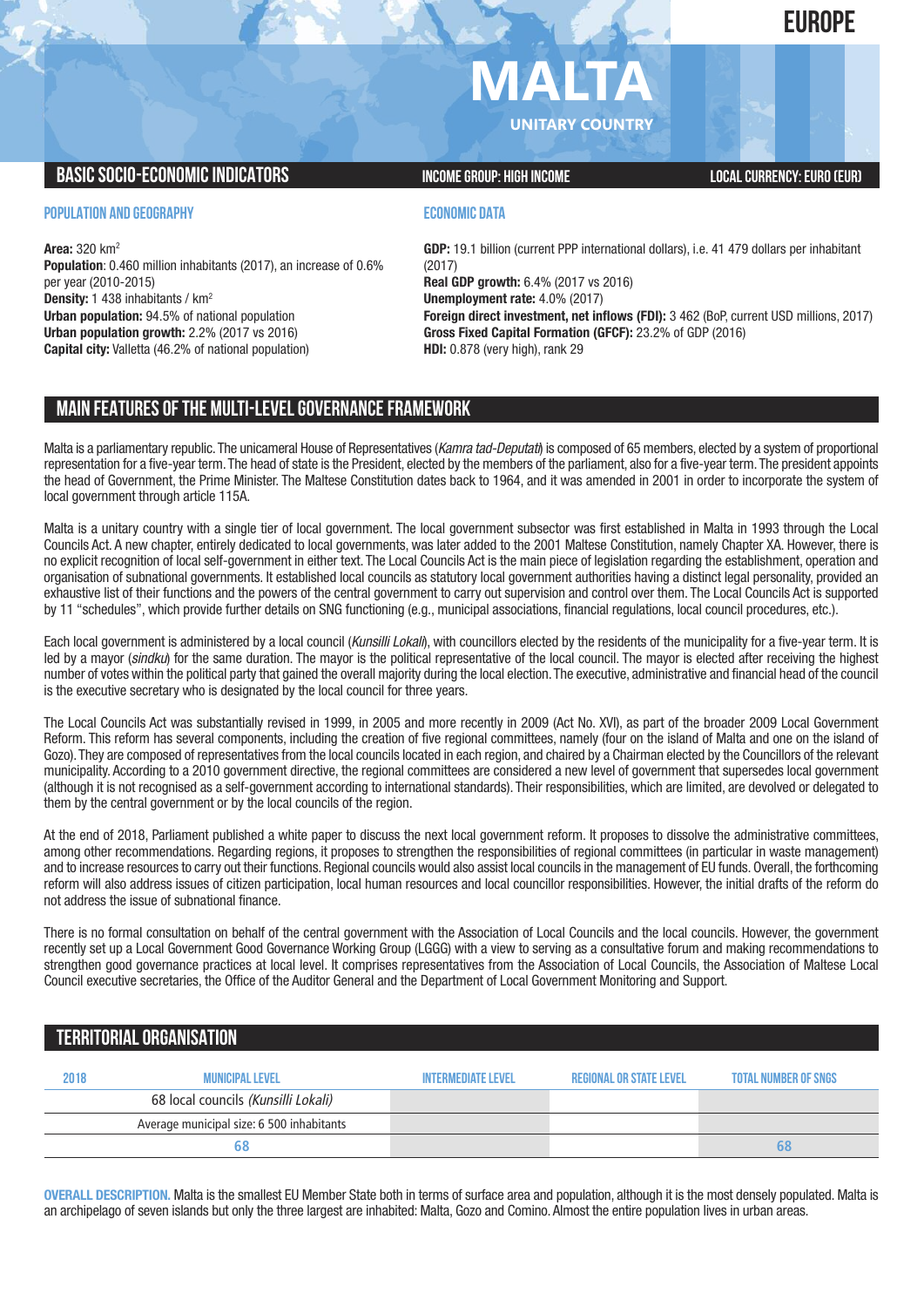Malta has a one-tier local government system, made of 68 local councils. There are 54 local councils in Malta and 14 in Gozo. Local councils are quite diverse. In terms of demographic size, they range from around 300 inhabitants to 22 300 in Birkirkara while an average size of around 6 500 inhabitants and a median size of around 4 100 inhabitants. Approximately 19% of local councils have fewer than 2 000 inhabitants and only five cities have more than 15 000 inhabitants (Sliema, Citta' Pinto, San Pawl Il-Baħar, Mosta and Birkirkara). The capital city, the city of Valletta, is the political, economic and cultural centre of the country; yet, it is not the most populated as a local council (5 750 inhabitants) although its functional urban area, which includes Northern Harbour and Southern Harbour, is much larger (213 000 inhabitants). La Valetta does not have special constitutional or legal status compared to other local councils.

The 2009 reform introduced further division of local councils into "communities" (*hamlets*) run by an administrative committee directly elected for five years also by the residents of each community. Subsequently, 16 subordinate administrative committees were set up in the larger hamlets. Moreover, at the upper regional level, five regional committees were set up in 2009, namely the Gozo Region, the Northern Region, the Central Region, the South Eastern Region and the Southern Region.

## **SUBNATIONALGOVERNMENT RESPONSIBILITIES**

The responsibilities of the Local Councils have been gradually extended since 1993; however, they remain relatively limited. According to Part IV of the Local Councils Act, local councils have a definite list of functions. Decentralised services encompass mainly the delivery of basic services, culture and recreation and management of public spaces, as well as the administration of property, enforcement of regulations in several sectors and the provision of egovernment services.

The 2016 Development Planning Act empowered local councils by introducing local territorial plans and ensuring local councils participate in talks related to the implementation of "major projects" within their jurisdictions.

Art. 33(3) of the Local Councils Act stipulates that the central government may also gradually devolve any functions to local councils if it considers it feasible, starting with a small number of local councils as a test group. With the approval of the central government, Local Councils may enter into public-private partnerships or work with non-governmental organisations.

In June 2009, a "Code of Good Practice for Local Government" was issued with respect to local governance, primarily aimed at assisting councillors to provide the best service and promoting transparency and inclusivity.

#### **Main responsibilitysectors and sub-sectors**

|                                    | <b>MUNICIPAL LEVEL</b>                                                                                                                                                                                                                                                                     |  |  |  |  |
|------------------------------------|--------------------------------------------------------------------------------------------------------------------------------------------------------------------------------------------------------------------------------------------------------------------------------------------|--|--|--|--|
| 1. General public services         | Internal administration; Commerce licenses and permits (delegated); Support to citizens<br>with regards to their rights (transport, communications, taxation)                                                                                                                              |  |  |  |  |
| 2. Public order and safety         | Local courts                                                                                                                                                                                                                                                                               |  |  |  |  |
| 3. Economic affairs/transports     | Promotion of entrepreneurship (delegated); Maintenance of road infrastructure and road signs                                                                                                                                                                                               |  |  |  |  |
| 4. Environmental protection        | Waste management; Maintenance of public gardens/parks; Protection of the natural environment (delegated)                                                                                                                                                                                   |  |  |  |  |
| 5. Housing and community amenities | Maintenance and cleaning of public areas; Urban planning and development; Public property and bus shelters (delegated);<br>Restoration, design or alteration of the facade of buildings                                                                                                    |  |  |  |  |
| 6. Health                          | Health and rehabilitation centres; Health district offices                                                                                                                                                                                                                                 |  |  |  |  |
| 7. Recreation, culture & religion  | Maintenance of children's playgrounds, sport, culture or other leisure centres; Local public libraries (delegated); Safeguard of local identity<br>(delegated); Assistance to local artists, musicians and athletes (delegated); Organisation of cultural and sport activities (delegated) |  |  |  |  |
| 8. Education                       | Establishment and maintenance of childcare centres, kindergartens (shared with the central level);<br>Maintenance of educational services or buildings (shared with the central level); Promotion of lifelong learning                                                                     |  |  |  |  |
| 9. Social protection               | Day-care and night-care centres for senior citizens (shared); Promotion of social policy initiatives (delegated)                                                                                                                                                                           |  |  |  |  |

## **SUBNATIONAL GOVERNMENT FINANCE**

| <b>Scope of fiscal data:</b> local councils, regional committees, and Association of Local Councils. | <b>SNA 2008</b> | Availability of fiscal data:<br>Hiah | Quality/reliability of fiscal data:<br>High |
|------------------------------------------------------------------------------------------------------|-----------------|--------------------------------------|---------------------------------------------|
|------------------------------------------------------------------------------------------------------|-----------------|--------------------------------------|---------------------------------------------|

**GENERAL INTRODUCTION.** The Local Councils Act and the 2001 Constitutional amendment provide the framework for SNG finance. Local councils have very low revenue-generating powers. Local Councils in Malta are currently unable to levy or collect local taxes and charges. Their own revenues are generated entirely from tariffs and fees. Therefore, they are heavily dependent on government grants, which limits their capacity to manage effectively their expenditure (over which they have little decision making-power). Several legislative amendments related to financial and procurement regulations are currently being discussed. However, the first drafts of the next local government reform (2018 White Paper) do not address the issue of local council financing.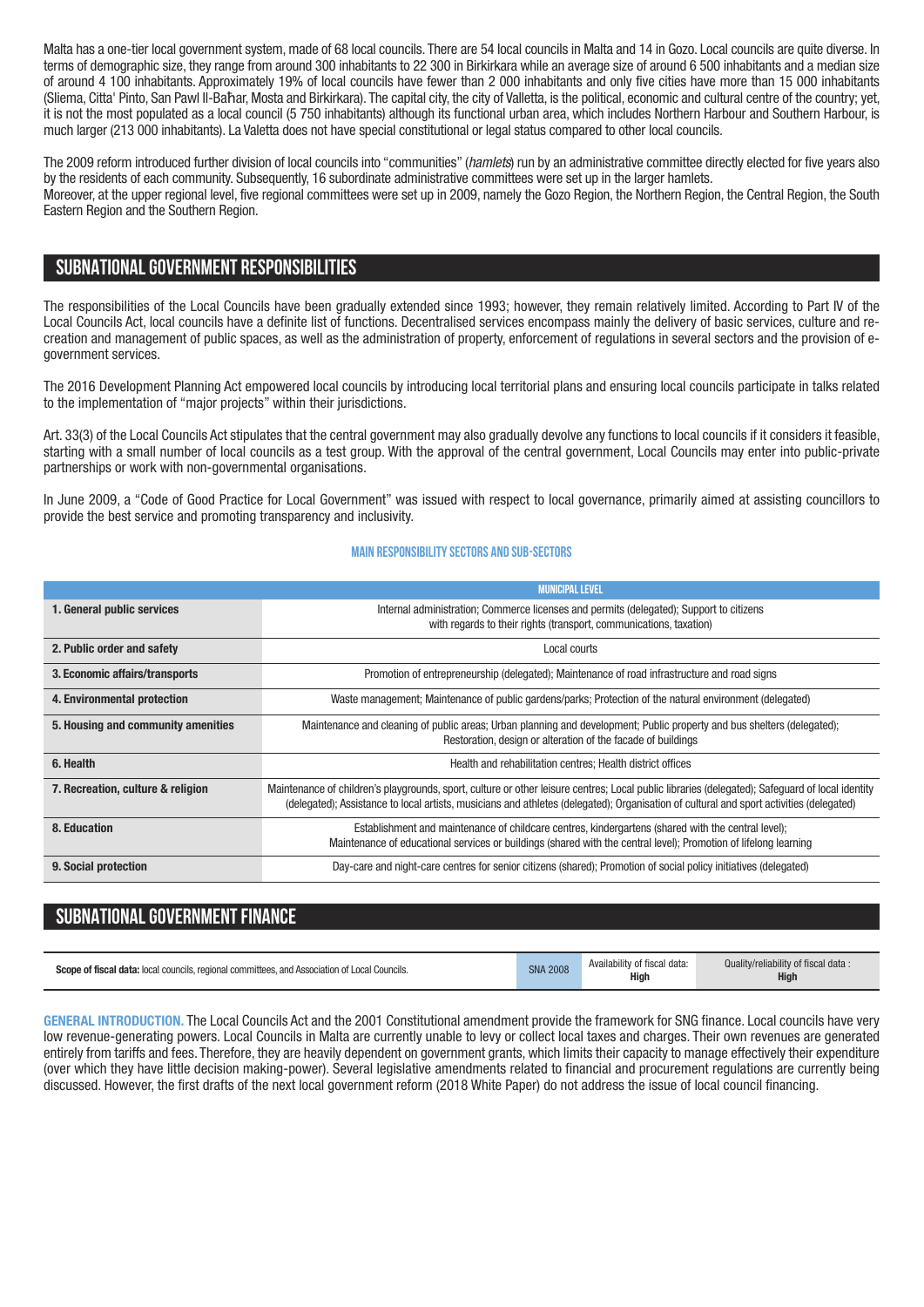

#### **SUBNATIONAL GOVERNMENT EXPENDITURE BY ECONOMIC CLASSIFICATION**

| 2016                            | <b>DOLLARS PPP / INH.</b> | % GDP | % SNG EXPENDITURE | % GENERAL GOVERNMENT EXPENDITURE<br><b>(SAME EXPENDITURE CATEGORY)</b> |  |  |
|---------------------------------|---------------------------|-------|-------------------|------------------------------------------------------------------------|--|--|
| <b>Total expenditure</b>        | 145 333                   | 0.4%  | 100%              |                                                                        |  |  |
| Inc. current expenditure        | 126 261                   | 0.3%  | 86.9%             | Total expenditure<br>1.0%                                              |  |  |
| Staff expenditure               | 29 7 5 3                  | 0.1%  | 20.5%             |                                                                        |  |  |
| Intermediate consumption        | 96 126                    | 0.2%  | 66.1%             |                                                                        |  |  |
| Social expenditure              | O                         | 0.0%  | $0.0\%$           | 0.7%<br>Staff expenditure                                              |  |  |
| Subsidies and current transfers |                           | 0.0%  | $0.0\%$           |                                                                        |  |  |
| <b>Financial charges</b>        | 381                       | 0.0%  | 0.3%              | 0.0%<br>Social benefits                                                |  |  |
| <b>Others</b>                   |                           | 0.0%  | $0.0\%$           |                                                                        |  |  |
| Incl. capital expenditure       | 19 0 73                   | 0.0%  | 13.1%             |                                                                        |  |  |
| Capital transfers               | 382                       | 0.0%  | 0.3%              | Direct investment<br>1.9%                                              |  |  |
| Direct investment (or GFCF)     | 18 691                    | 0.0%  | 12.9%             | 2,5%<br>0,0%<br>5,0%                                                   |  |  |

**MALTA**

**UNITARY COUNTRY**

**EXPENDITURE.** SNG spending ratios in Malta are the lowest among EU countries and well below the average (15.5% and 33.4% in 2016). Local councils have very few spending responsibilities, which is reflected in a low level of subnational staff expenditure as both a share of public expenditure and SNG expenditure (compared to EU average of respectively 50.9% and 32.9%). This is also the result of legislation that ties the maximum number of local council employees to the size of its population. The bulk of SNG spending is dedicated to intermediate consumption. Most expenditures are regulated and approved by the central government and the House of Representatives, through allocation provisions in the annual budget. Spending power is thus very restricted.

**DIRECT INVESTMENT.** SNG investment remains very limited as a share of public investment and GDP, well below the EU28 average (1.4% of GDP and 51.6% of public investment). However, investment represented around 13% of SNG expenditure in 2016, slightly above the EU average (8.7% in 2016). Most SNG investments are dedicated to the maintenance of roads and transport infrastructure (79.2%), and the rest is spent on general public services. Some local councils are engaged in research and development on policies related to sustainable development and environmental issues.

#### **SUBNATIONALGOVERNMENTEXPENDITURE BYFUNCTIONALCLASSIFICATION – COFOG**

The responsibilities of local councils are narrow in Malta, focusing on just a few areas. The main category of SNG spending is general public services. Administrative tasks represented almost 37% of their expenditure to be compared to 16.5% in the EU28 in 2016. It is followed by environmental protection (primarily: waste management, landscaping and maintenance of parks and gardens) and economic affairs and transport (maintenance and upkeep of existing establishments, roads and facilities). In general, expenditure for each function is pre-determined and factored into the grant allocated to the local council. Therefore, they have no room for manoeuvre for the use of funds. On the other hand, local governments have no power or responsibility regarding housing and community amenities, health, education and social protection,whereas these are major subnational spending areas in other EU countries.



#### **SUBNATIONALGOVERNMENT REVENUE BYCATEGORY**

| 2016                 | <b>DOLLARS</b><br>PPP / INH. | % GDP<br>% GENERAL GOVERMENT REVENUE<br>% SNG REVENUE<br>(SAME REVENUE CATEGORY) |         |      |                |                         |                            |                    |                   |
|----------------------|------------------------------|----------------------------------------------------------------------------------|---------|------|----------------|-------------------------|----------------------------|--------------------|-------------------|
| <b>Total revenue</b> | 161 736                      | 0.4%                                                                             | 1.1%    | 100% |                | 92.5%                   |                            |                    |                   |
| Tax revenue          | 0                            | $0.0\%$                                                                          | $0.0\%$ | 80%  |                |                         |                            |                    |                   |
| Grants and subsidies | 149 529                      | 0.4%                                                                             |         | 60%  |                |                         |                            |                    |                   |
| Tariffs and fees     | 12 207                       | 0.0%                                                                             |         | 40%  |                |                         |                            |                    |                   |
| Property income      | 0                            | $0.0\%$                                                                          |         | 20%  |                |                         | 7.5%                       |                    |                   |
| Other revenues       | 0                            | $0.0\%$                                                                          |         | 0%   | 0.0%           |                         |                            | 0.0%               | $0.0\%$           |
|                      |                              |                                                                                  |         |      | Tax<br>revenue | Grants and<br>subsidies | <b>Tariffs</b><br>and fees | Property<br>income | Other<br>Revenues |